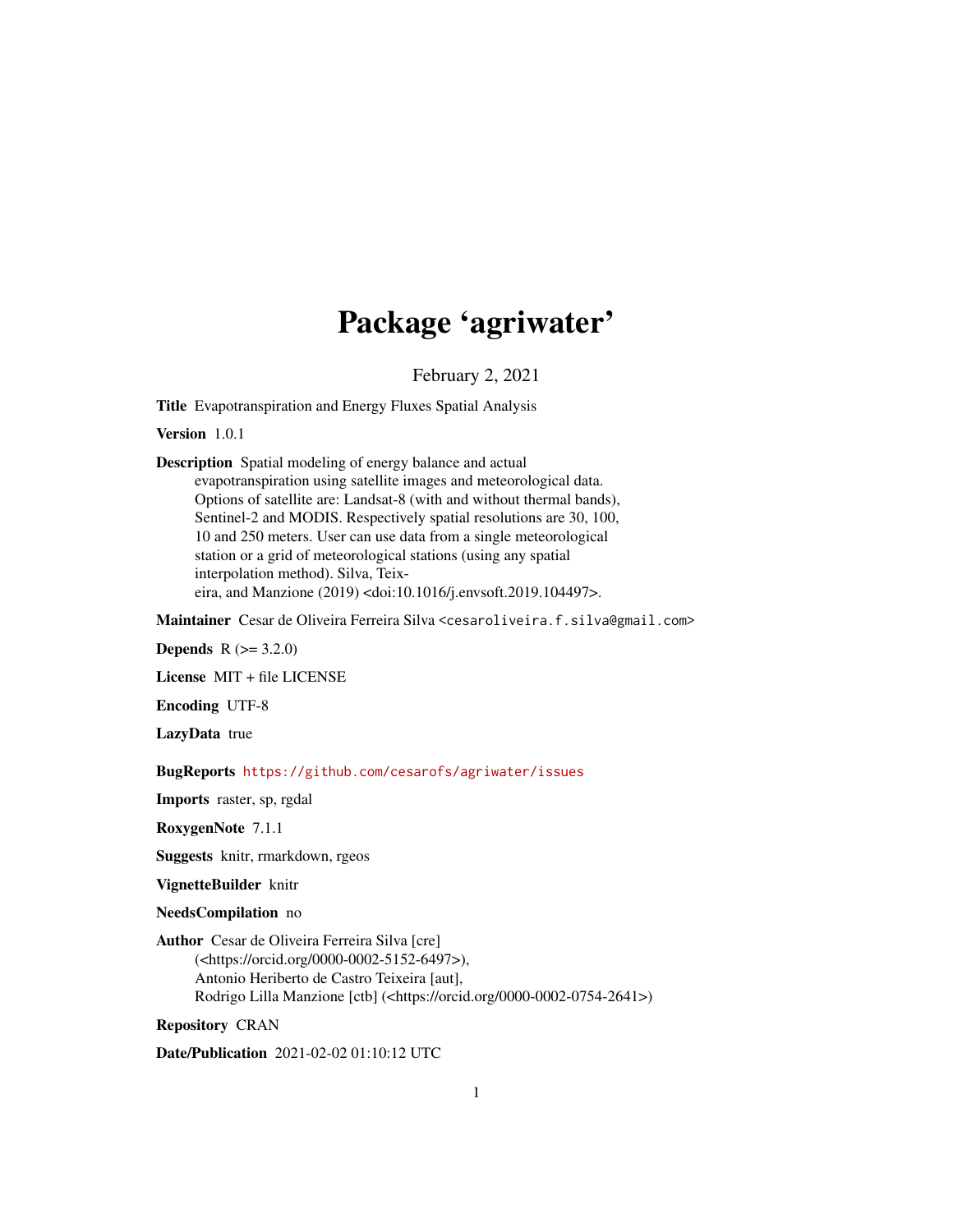# <span id="page-1-0"></span>R topics documented:

| $\overline{3}$  |
|-----------------|
| $\overline{3}$  |
| $\overline{4}$  |
| $\overline{4}$  |
| 5               |
| 6               |
| 6               |
| $\overline{7}$  |
| $\overline{7}$  |
| 8               |
| 9               |
| -9              |
|                 |
|                 |
| $\overline{11}$ |
| -11             |
| <sup>12</sup>   |
|                 |
| -13             |
|                 |
| 15              |
| 15              |
| 16              |
|                 |
|                 |
| <b>18</b>       |
|                 |
| 19              |
|                 |

# **Index**

 $albedo_18$ 

Surface Albedo using Landsat-8 images.

# $\begin{minipage}{.4\linewidth} \textbf{Description} \end{minipage} \vspace{-0.5em}$

Surface Albedo using Landsat-8 images.

# **Usage**

albedo\_18(doy)

# **Arguments**

doy is the Day of Year (DOY)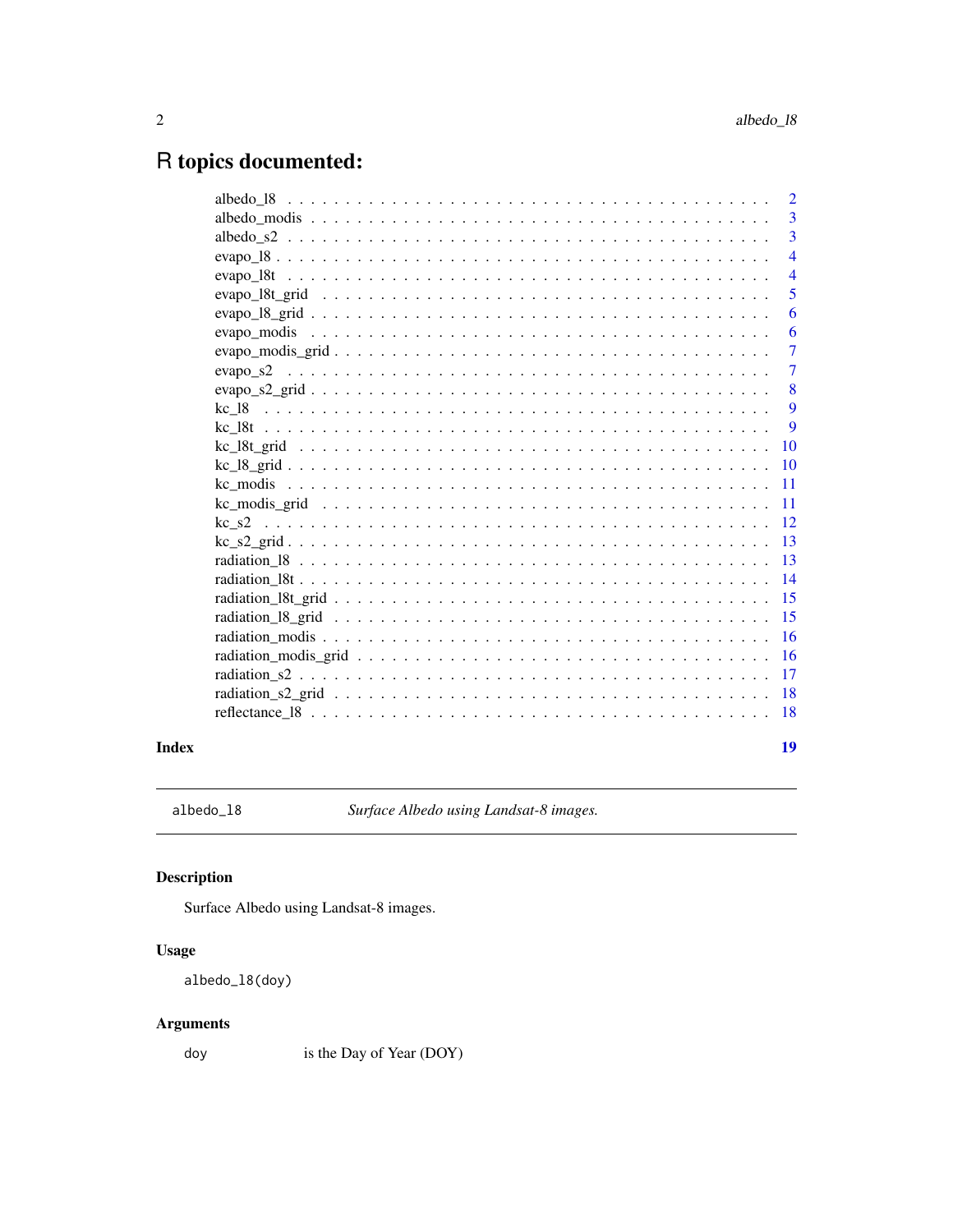<span id="page-2-0"></span>albedo\_modis 3

# Value

It returns in raster format (.tif) the Surface Albedo at 24h scale ("Alb\_24").

albedo\_modis *Surface Albedo using MODIS images.*

# Description

Surface Albedo using MODIS images.

# Usage

albedo\_modis()

# Value

It returns in raster format (.tif) the Surface Albedo at 24h scale ("Alb\_24").

albedo\_s2 *Surface Albedo using Sentinel-2 images.*

# Description

Surface Albedo using Sentinel-2 images.

#### Usage

albedo\_s2()

# Value

It returns in raster format (.tif) the Surface Albedo at 24h scale ("Alb\_24").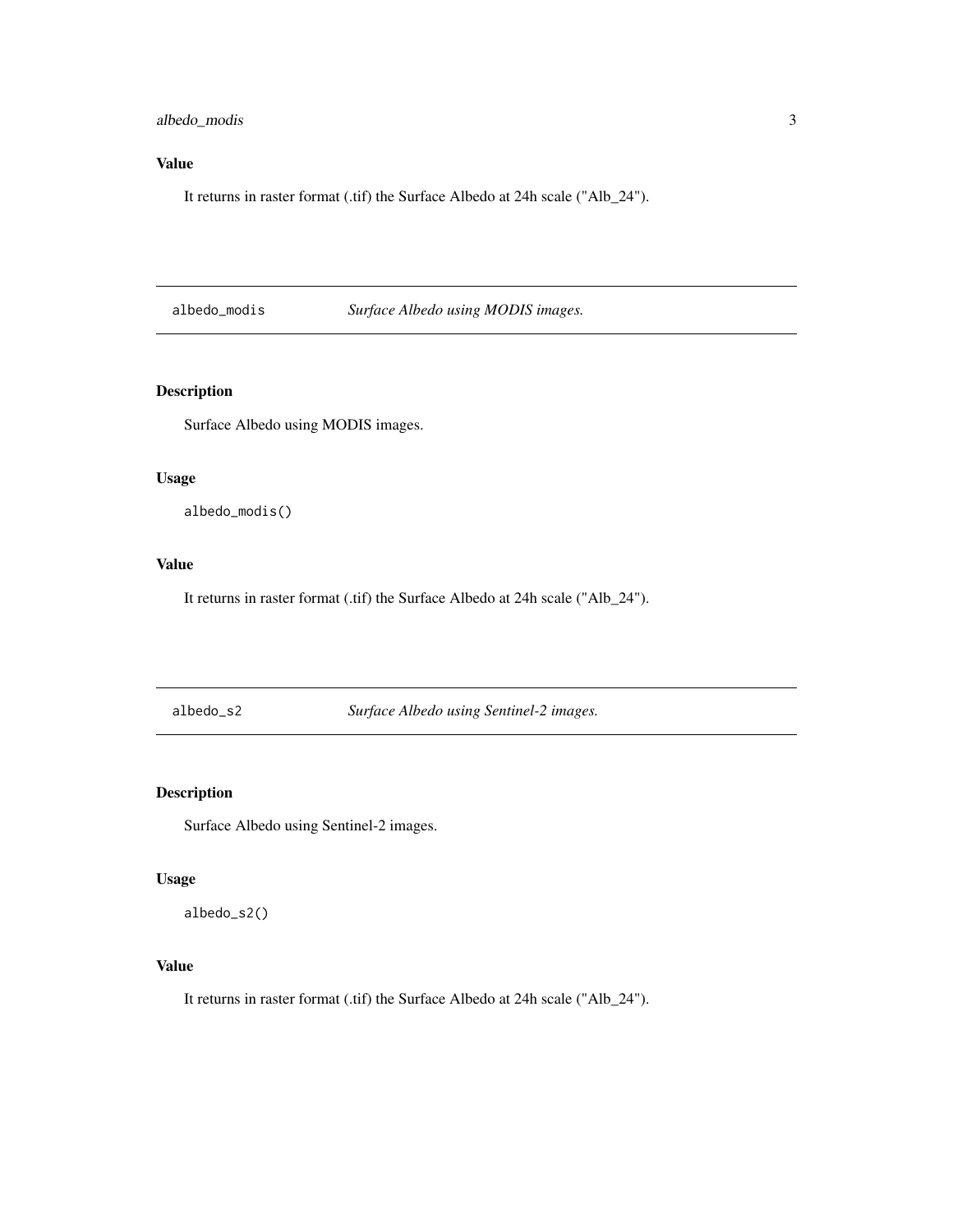<span id="page-3-0"></span>

Actual evapotranspiration (ETa) using Landsat-8 images with single agrometeorological data.

# Usage

evapo\_18(doy, RG, Ta, ET0, a, b)

# Arguments

| doy         | is the Day of Year (DOY)                                 |
|-------------|----------------------------------------------------------|
| <b>RG</b>   | is the global solar radiation                            |
| Ta          | is the average air temperature                           |
| ET0         | is the reference evapotranspiration                      |
| a           | is one of the regression coefficients of SAFER algorithm |
| $\mathsf b$ | is one of the regression coefficients of SAFER algorithm |

#### Value

It returns in raster format (.tif) the Surface Albedo at 24h scale ("Alb\_24"), NDVI, Surface Temperature ("LST"), net radiation ("Rn\_MJ"), Crop Coefficient ("kc") and Actual Evapotranspiration (evapo).

| evapo_l8t | Actual evapotranspiration (ETa) using Landsat-8 (including thermal |
|-----------|--------------------------------------------------------------------|
|           | bands) images with single agrometeorological data.                 |

# Description

Actual evapotranspiration (ETa) using Landsat-8 (including thermal bands) images with single agrometeorological data.

#### Usage

evapo\_l8t(doy, RG, Ta, ET0, a, b)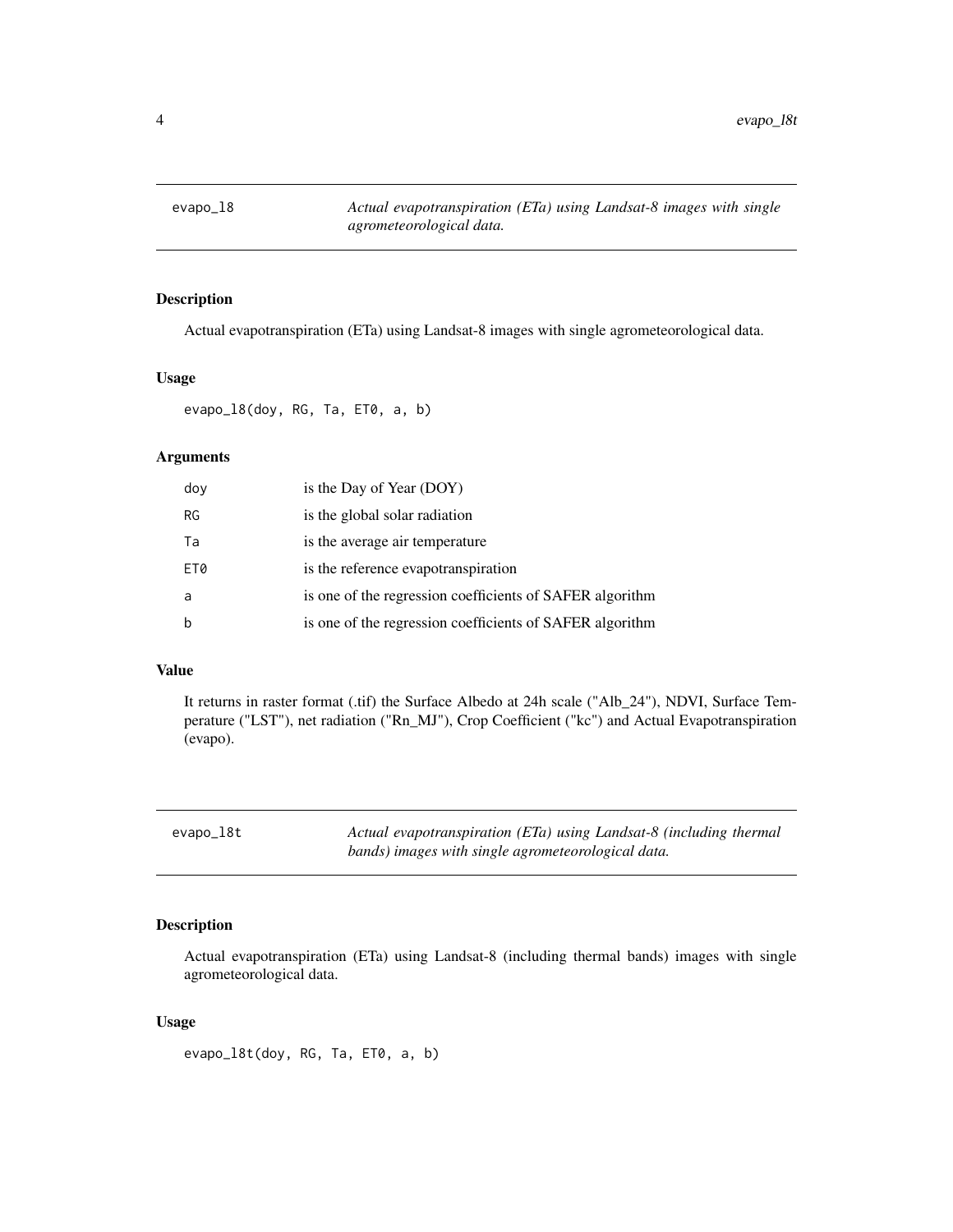# <span id="page-4-0"></span>evapo\_l8t\_grid 5

#### Arguments

| doy         | is the Day of Year (DOY)                                 |
|-------------|----------------------------------------------------------|
| RG          | is the global solar radiation                            |
| Ta          | is the average air temperature                           |
| ET0         | is the reference evapotranspiration                      |
| a           | is one of the regression coefficients of SAFER algorithm |
| $\mathbf b$ | is one of the regression coefficients of SAFER algorithm |

# Value

It returns in raster format (.tif) the Surface Albedo at 24h scale ("Alb\_24"), NDVI, Surface Temperature ("LST"), net radiation ("Rn\_MJ"), Crop Coefficient ("kc") and Actual Evapotranspiration (evapo).

| evapo_l8t_grid | Actual evapotranspiration (ETa) using Landsat-8 (including thermal |
|----------------|--------------------------------------------------------------------|
|                | bands) images with a grid of agrometeorological data.              |

# Description

Actual evapotranspiration (ETa) using Landsat-8 (including thermal bands) images with a grid of agrometeorological data.

#### Usage

evapo\_l8t\_grid(doy, a, b)

# Arguments

| dov | is the Day of Year (DOY)                                 |
|-----|----------------------------------------------------------|
| a   | is one of the regression coefficients of SAFER algorithm |
| b   | is one of the regression coefficients of SAFER algorithm |

# Value

It returns in raster format (.tif) the Surface Albedo at 24h scale ("Alb\_24"), NDVI, Surface Temperature ("LST"), net radiation ("Rn\_MJ"), Crop Coefficient ("kc") and Actual Evapotranspiration (evapo).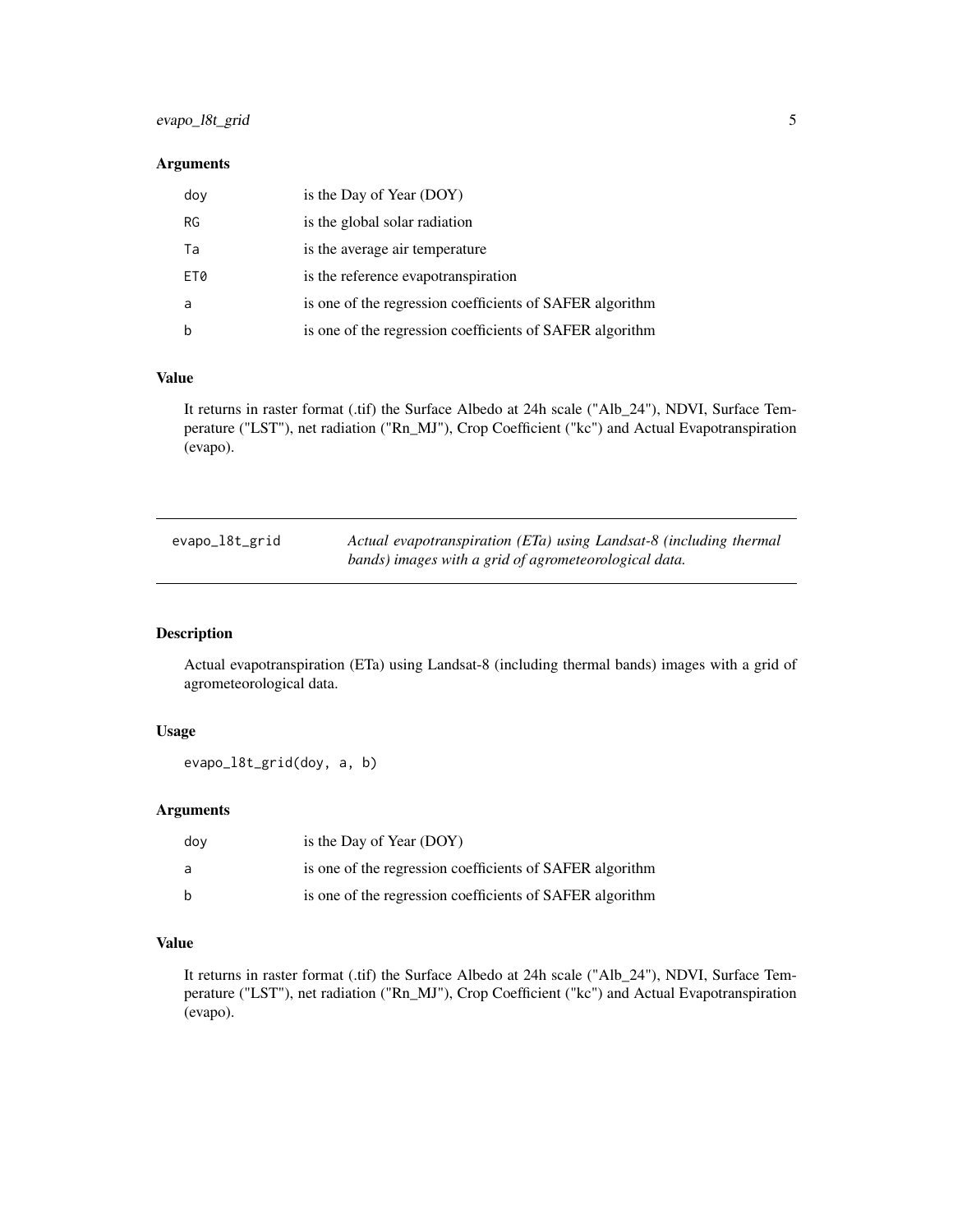<span id="page-5-0"></span>

Actual evapotranspiration (ETa) using Landsat-8 images with a grid of agrometeorological data.

# Usage

evapo\_l8\_grid(doy, a, b)

# Arguments

| dov | is the Day of Year (DOY)                                 |
|-----|----------------------------------------------------------|
| a   | is one of the regression coefficients of SAFER algorithm |
| b   | is one of the regression coefficients of SAFER algorithm |

# Value

It returns in raster format (.tif) the Surface Albedo at 24h scale ("Alb\_24"), NDVI, Surface Temperature ("LST"), net radiation ("Rn\_MJ"), Crop Coefficient ("kc") and Actual Evapotranspiration (evapo).

| evapo_modis | Actual evapotranspiration (ETa) using MODIS with single agromete- |
|-------------|-------------------------------------------------------------------|
|             | <i>orological data.</i>                                           |

# Description

Actual evapotranspiration (ETa) using MODIS with single agrometeorological data.

#### Usage

```
evapo_modis(doy, RG, Ta, ET0, a, b)
```

| doy       | is the Day of Year (DOY)                                 |
|-----------|----------------------------------------------------------|
| <b>RG</b> | is the global solar radiation                            |
| Ta        | is the average air temperature                           |
| ET0       | is the reference evapotranspiration                      |
| a         | is one of the regression coefficients of SAFER algorithm |
| b         | is one of the regression coefficients of SAFER algorithm |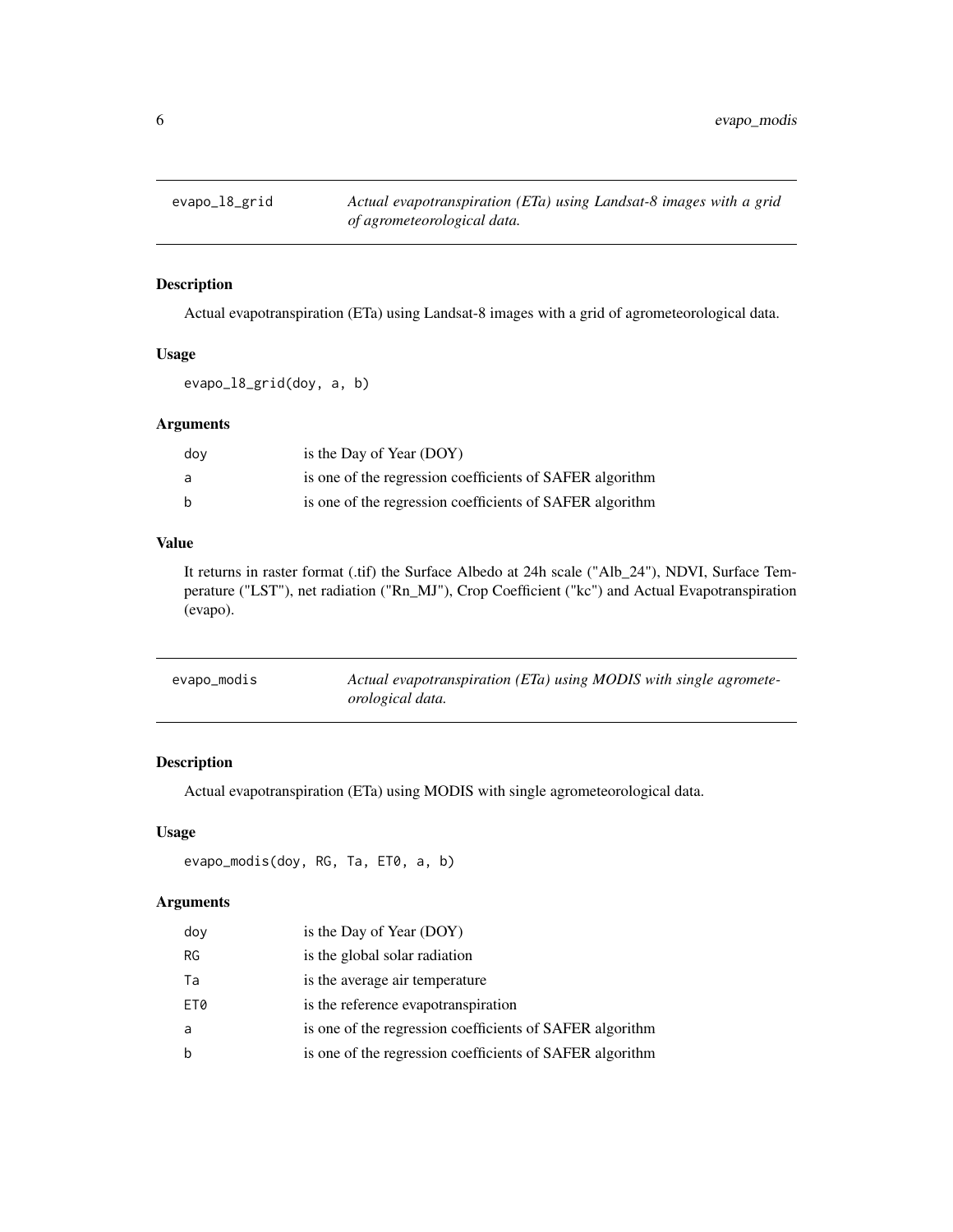<span id="page-6-0"></span>It returns in raster format (.tif) the Surface Albedo at 24h scale ("Alb\_24"), NDVI, Surface Temperature ("LST"), net radiation ("Rn\_MJ"), Crop Coefficient ("kc") and Actual Evapotranspiration (evapo).

evapo\_modis\_grid *Actual evapotranspiration (ETa) using MODIS with a grid of agrometeorological data.*

# Description

Actual evapotranspiration (ETa) using MODIS with a grid of agrometeorological data.

# Usage

evapo\_modis\_grid(doy, a, b)

#### Arguments

| dov          | is the Day of Year (DOY)                                 |
|--------------|----------------------------------------------------------|
| a            | is one of the regression coefficients of SAFER algorithm |
| <sub>b</sub> | is one of the regression coefficients of SAFER algorithm |

#### Value

It returns in raster format (.tif) the Surface Albedo at 24h scale ("Alb\_24"), NDVI, Surface Temperature ("LST"), net radiation ("Rn\_MJ"), Crop Coefficient ("kc") and Actual Evapotranspiration (evapo).

| evapo_s2 | Actual evapotranspiration (ETa) using Sentinel-2 images with single |
|----------|---------------------------------------------------------------------|
|          | agrometeorological data.                                            |

# Description

Actual evapotranspiration (ETa) using Sentinel-2 images with single agrometeorological data.

#### Usage

evapo\_s2(doy, RG, Ta, ET0, a, b)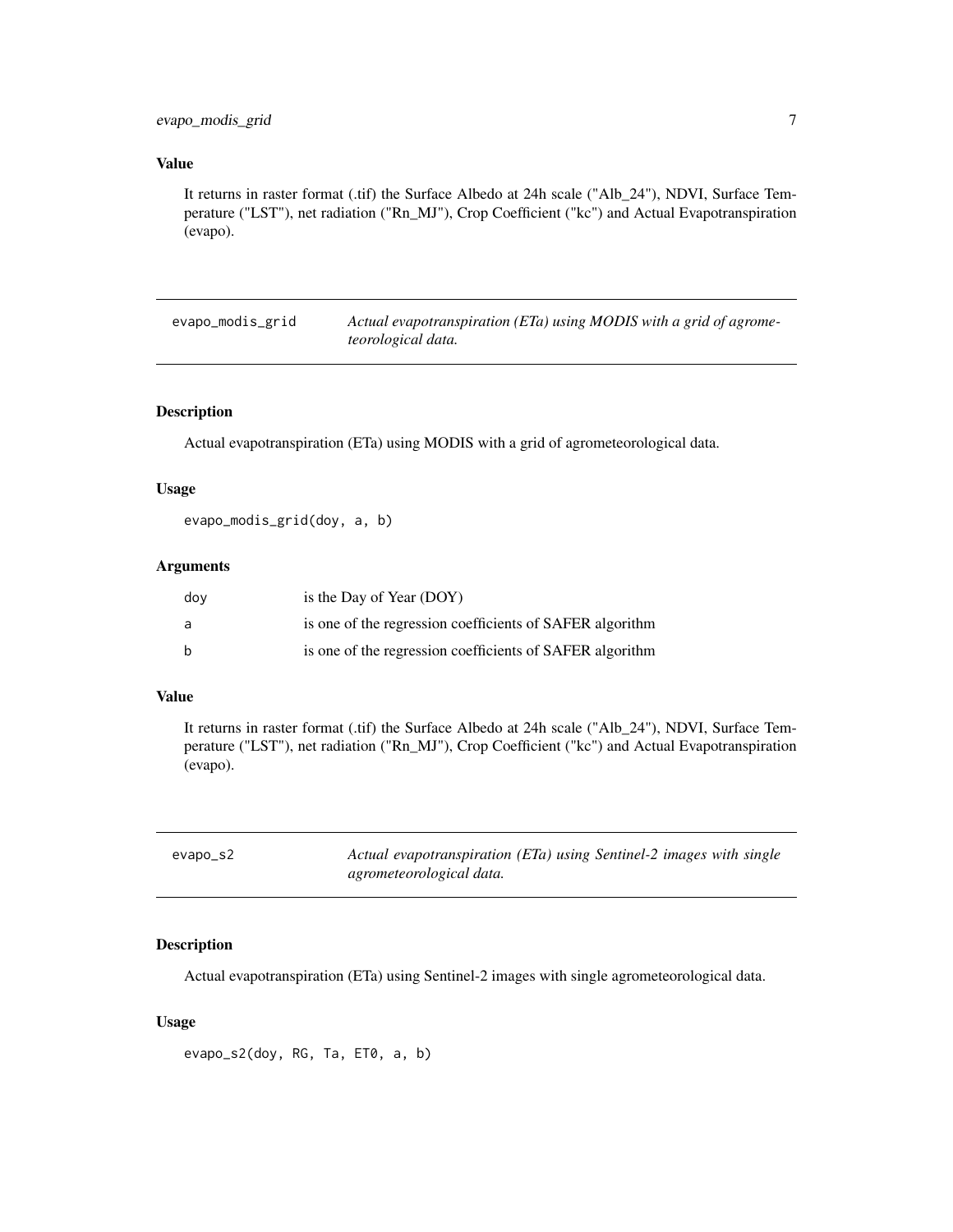# <span id="page-7-0"></span>Arguments

| doy         | is the Day of Year (DOY)                                 |
|-------------|----------------------------------------------------------|
| RG          | is the global solar radiation                            |
| Ta          | is the average air temperature                           |
| ET0         | is the reference evapotranspiration                      |
| a           | is one of the regression coefficients of SAFER algorithm |
| $\mathbf b$ | is one of the regression coefficients of SAFER algorithm |

# Value

It returns in raster format (.tif) the Surface Albedo at 24h scale ("Alb\_24"), NDVI, Surface Temperature ("LST"), net radiation ("Rn\_MJ"), Crop Coefficient ("kc") and Actual Evapotranspiration (evapo).

| evapo_s2_grid | Actual evapotranspiration (ETa) using Sentinel-2 images with a grid |
|---------------|---------------------------------------------------------------------|
|               | of agrometeorological data.                                         |

# Description

Actual evapotranspiration (ETa) using Sentinel-2 images with a grid of agrometeorological data.

# Usage

```
evapo_s2_grid(doy, a, b)
```
# Arguments

| dov          | is the Day of Year (DOY)                                 |
|--------------|----------------------------------------------------------|
| a            | is one of the regression coefficients of SAFER algorithm |
| <sub>b</sub> | is one of the regression coefficients of SAFER algorithm |

# Value

It returns in raster format (.tif) the Surface Albedo at 24h scale ("Alb\_24"), NDVI, Surface Temperature ("LST"), net radiation ("Rn\_MJ"), Crop Coefficient ("kc") and Actual Evapotranspiration (evapo).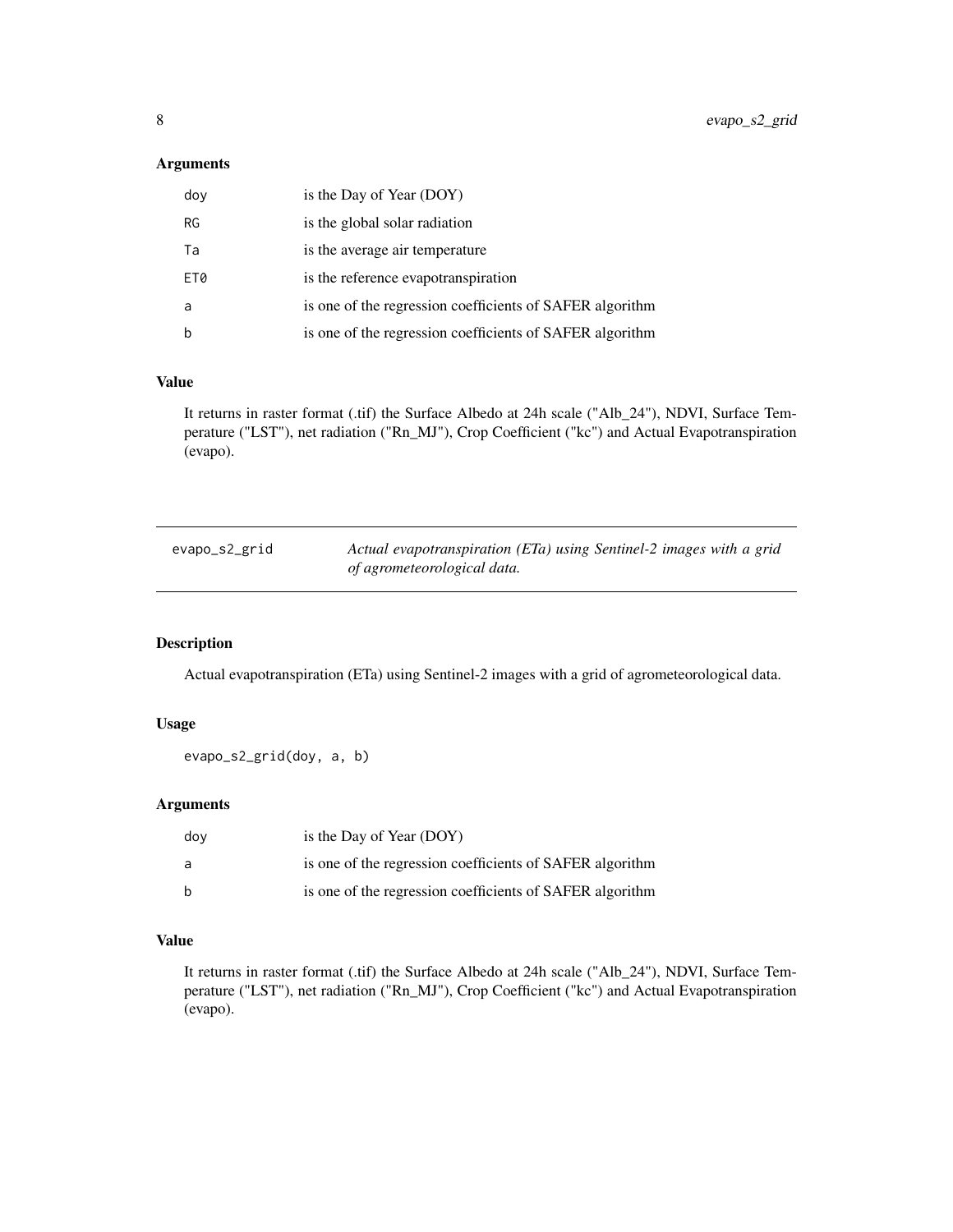<span id="page-8-0"></span>

Crop coefficient (ETa / ET0) using Landsat-8 images with single agrometeorological data.

# Usage

kc\_l8(doy, RG, Ta, a, b)

# Arguments

| doy | is the Day of Year (DOY)                                 |
|-----|----------------------------------------------------------|
| RG  | is the global solar radiation                            |
| Ta  | is the average air temperature                           |
| a   | is one of the regression coefficients of SAFER algorithm |
| b   | is one of the regression coefficients of SAFER algorithm |

# Value

It returns in raster format (.tif) the Surface Albedo at 24h scale ("Alb\_24"), NDVI, Surface Temperature ("LST"), Crop Coefficient ("kc") and net radiation ("Rn\_MJ").

| kc_l8t | Crop coefficient (ETa / ETO) using Landsat-8 images (including ther- |
|--------|----------------------------------------------------------------------|
|        | mal bands) with single agrometeorological data.                      |

#### Description

Crop coefficient (ETa / ET0) using Landsat-8 images (including thermal bands) with single agrometeorological data.

#### Usage

kc\_l8t(doy, RG, Ta, a, b)

| doy | is the Day of Year (DOY)                                 |
|-----|----------------------------------------------------------|
| RG  | is the global solar radiation                            |
| Та  | is the average air temperature                           |
| a   | is one of the regression coefficients of SAFER algorithm |
| b   | is one of the regression coefficients of SAFER algorithm |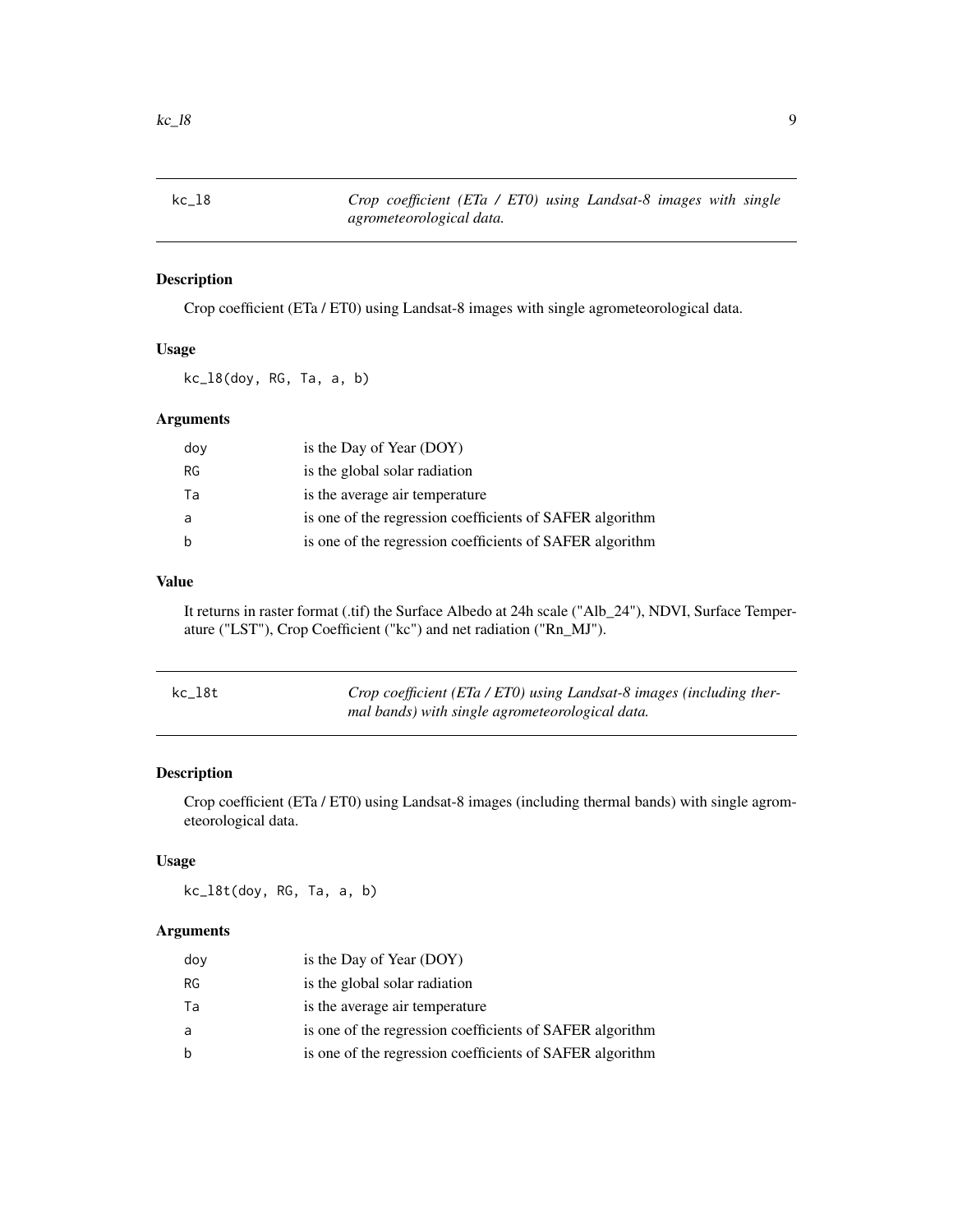It returns in raster format (.tif) the Surface Albedo at 24h scale ("Alb\_24"), NDVI, Surface Temperature ("LST"), Crop Coefficient ("kc") and net radiation ("Rn\_MJ").

| kc_l8t_grid | Crop coefficient (ETa / ETO) using Landsat-8 images (including ther- |
|-------------|----------------------------------------------------------------------|
|             | mal bands) with a grid of agrometeorological data.                   |

# Description

Crop coefficient (ETa / ET0) using Landsat-8 images (including thermal bands) with a grid of agrometeorological data.

#### Usage

kc\_l8t\_grid(doy, a, b)

#### Arguments

| dov          | is the Day of Year (DOY)                                 |
|--------------|----------------------------------------------------------|
| a            | is one of the regression coefficients of SAFER algorithm |
| <sub>b</sub> | is one of the regression coefficients of SAFER algorithm |

#### Value

It returns in raster format (.tif) the Surface Albedo at 24h scale ("Alb\_24"), NDVI, Surface Temperature ("LST"), Crop Coefficient ("kc") and net radiation ("Rn\_MJ").

| kc_l8_grid | Crop coefficient (ETa / ETO) using Landsat-8 images with a grid of |
|------------|--------------------------------------------------------------------|
|            | agrometeorological data.                                           |

# Description

Crop coefficient (ETa / ET0) using Landsat-8 images with a grid of agrometeorological data.

# Usage

kc\_l8\_grid(doy, a, b)

| dov | is the Day of Year (DOY)                                 |
|-----|----------------------------------------------------------|
| a   | is one of the regression coefficients of SAFER algorithm |
| b   | is one of the regression coefficients of SAFER algorithm |

<span id="page-9-0"></span>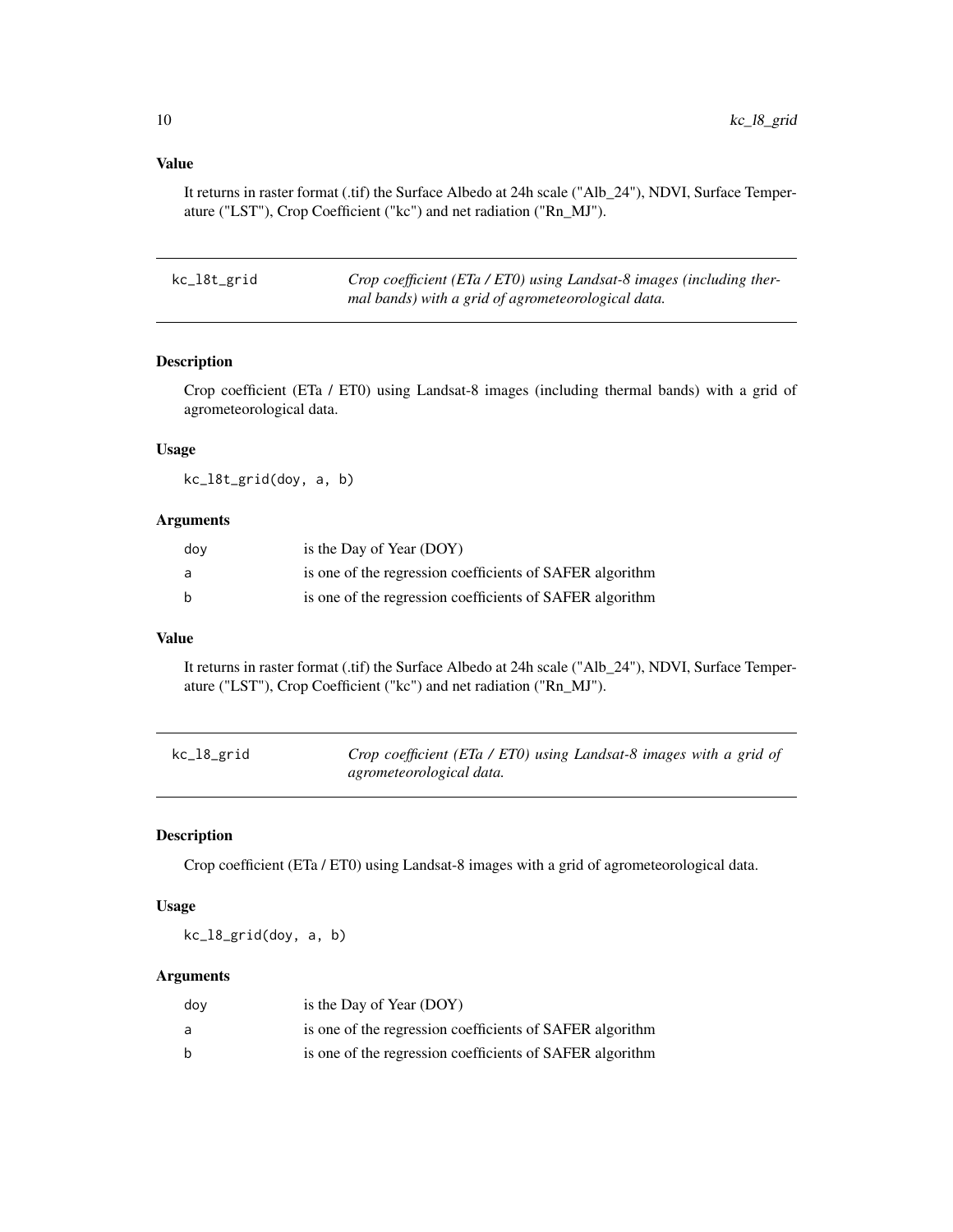#### <span id="page-10-0"></span>kc\_modis 11

# Value

It returns in raster format (.tif) the Surface Albedo at 24h scale ("Alb\_24"), NDVI, Surface Temperature ("LST"), Crop Coefficient ("kc") and net radiation ("Rn\_MJ").

| kc_modis | Crop coefficient (ETa / ETO) using MODIS with single agrometeoro- |
|----------|-------------------------------------------------------------------|
|          | logical data.                                                     |

# Description

Crop coefficient (ETa / ET0) using MODIS with single agrometeorological data.

# Usage

kc\_modis(doy, RG, Ta, a, b)

# Arguments

| doy | is the Day of Year (DOY)                                 |
|-----|----------------------------------------------------------|
| RG  | is the global solar radiation                            |
| Та  | is the average air temperature                           |
| a   | is one of the regression coefficients of SAFER algorithm |
| b   | is one of the regression coefficients of SAFER algorithm |

# Value

It returns in raster format (.tif) the Surface Albedo at 24h scale ("Alb\_24"), NDVI, Surface Temperature ("LST"), Crop Coefficient ("kc") and net radiation ("Rn\_MJ").

| kc_modis_grid | Crop coefficient (ETa / ETO) using MODIS with a grid of agrometeo- |
|---------------|--------------------------------------------------------------------|
|               | rological data.                                                    |

# Description

Crop coefficient (ETa / ET0) using MODIS with a grid of agrometeorological data.

#### Usage

kc\_modis\_grid(doy, a, b)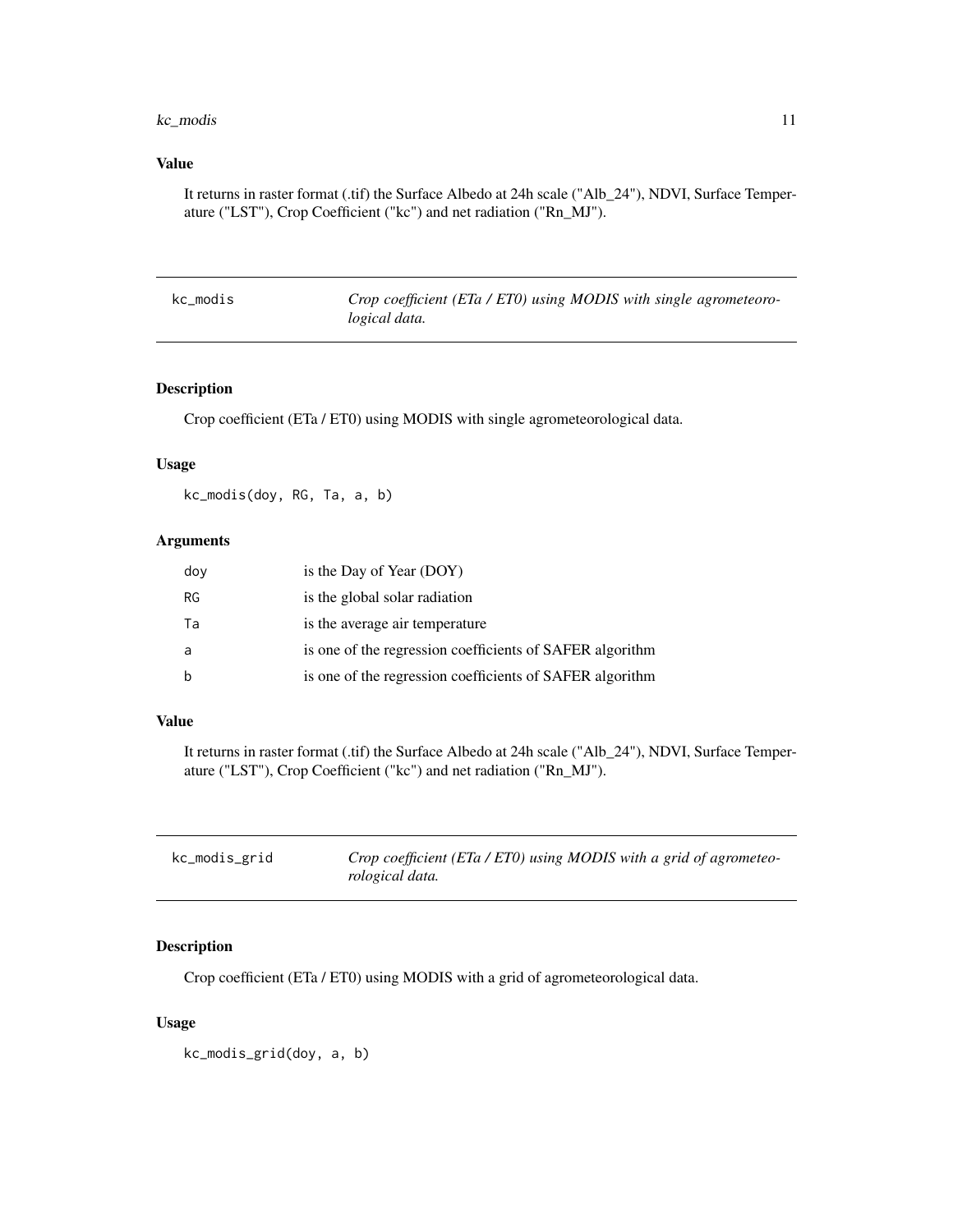# <span id="page-11-0"></span>Arguments

| dov | is the Day of Year $(DOY)$                               |
|-----|----------------------------------------------------------|
| - a | is one of the regression coefficients of SAFER algorithm |
| - b | is one of the regression coefficients of SAFER algorithm |

# Value

It returns in raster format (.tif) the Surface Albedo at 24h scale ("Alb\_24"), NDVI, Surface Temperature ("LST"), Crop Coefficient ("kc") and net radiation ("Rn\_MJ").

| kc s2 | Crop coefficient (ETa / ETO) using Sentinel-2 images with single |
|-------|------------------------------------------------------------------|
|       | agrometeorological data.                                         |

# Description

Crop coefficient (ETa / ET0) using Sentinel-2 images with single agrometeorological data.

# Usage

kc\_s2(doy, RG, Ta, a, b)

# Arguments

| doy | is the Day of Year (DOY)                                 |
|-----|----------------------------------------------------------|
| RG  | is the global solar radiation                            |
| Та  | is the average air temperature                           |
| a   | is one of the regression coefficients of SAFER algorithm |
| b   | is one of the regression coefficients of SAFER algorithm |

# Value

It returns in raster format (.tif) the Surface Albedo at 24h scale ("Alb\_24"), NDVI, Surface Temperature ("LST"), Crop Coefficient ("kc") and net radiation ("Rn\_MJ").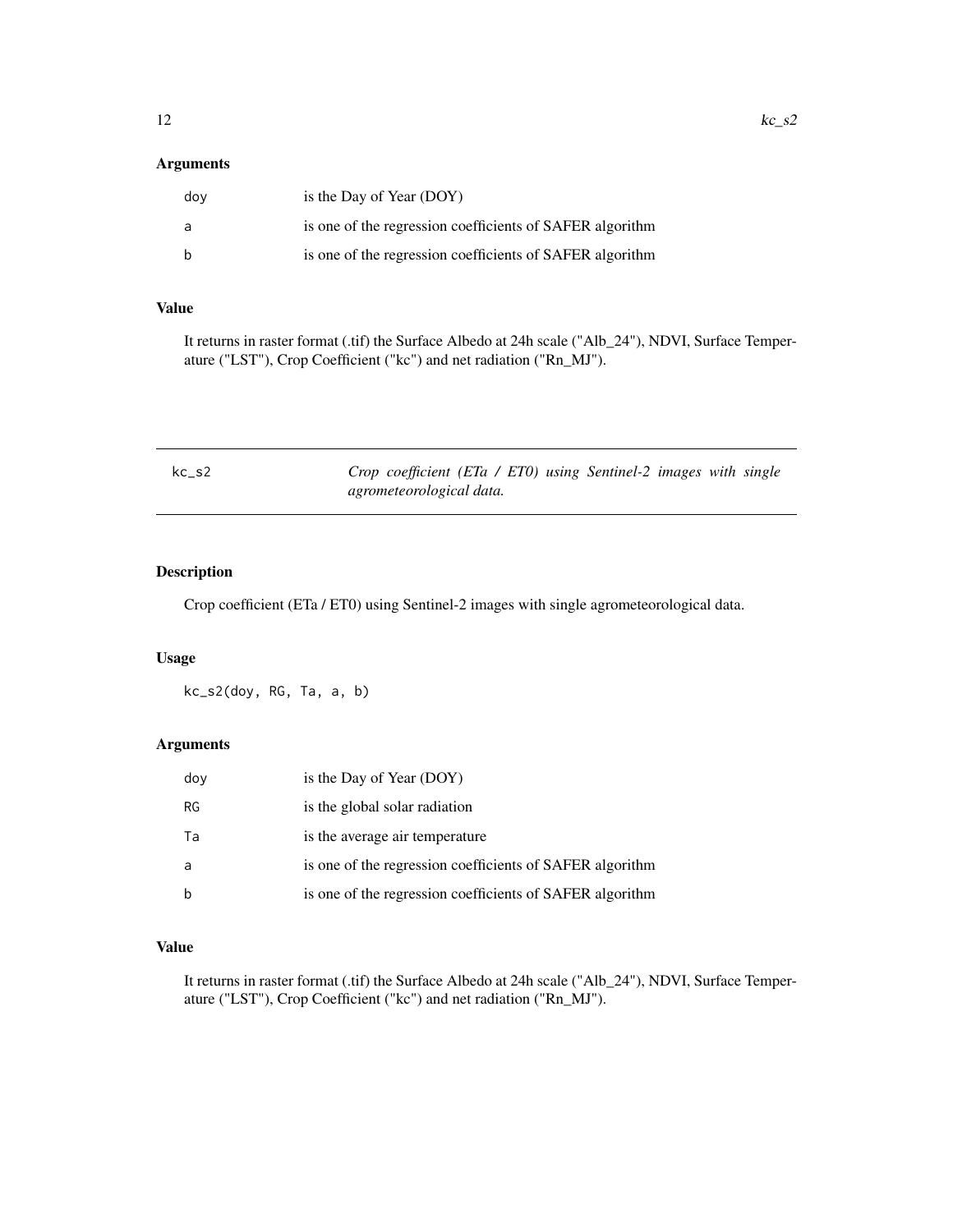<span id="page-12-0"></span>

Crop coefficient (ETa / ET0) using Sentinel-2 images with a grid of agrometeorological data.

# Usage

kc\_s2\_grid(doy, a, b)

# Arguments

| dov | is the Day of Year (DOY)                                 |
|-----|----------------------------------------------------------|
| a   | is one of the regression coefficients of SAFER algorithm |
| b   | is one of the regression coefficients of SAFER algorithm |

# Value

It returns in raster format (.tif) the Surface Albedo at 24h scale ("Alb\_24"), NDVI, Surface Temperature ("LST"), Crop Coefficient ("kc") and net radiation ("Rn\_MJ").

| radiation 18 | Energy balance using Landsat-8 images with single agrometeorologi-<br>cal data. |
|--------------|---------------------------------------------------------------------------------|
|--------------|---------------------------------------------------------------------------------|

# Description

Energy balance using Landsat-8 images with single agrometeorological data.

# Usage

```
radiation_l8(doy, RG, Ta, ET0, a, b)
```

| doy         | is the Day of Year (DOY)                                 |
|-------------|----------------------------------------------------------|
| RG          | is the global solar radiation                            |
| Ta          | is the average air temperature                           |
| ET0         | is the reference evapotranspiration                      |
| a           | is one of the regression coefficients of SAFER algorithm |
| $\mathbf b$ | is one of the regression coefficients of SAFER algorithm |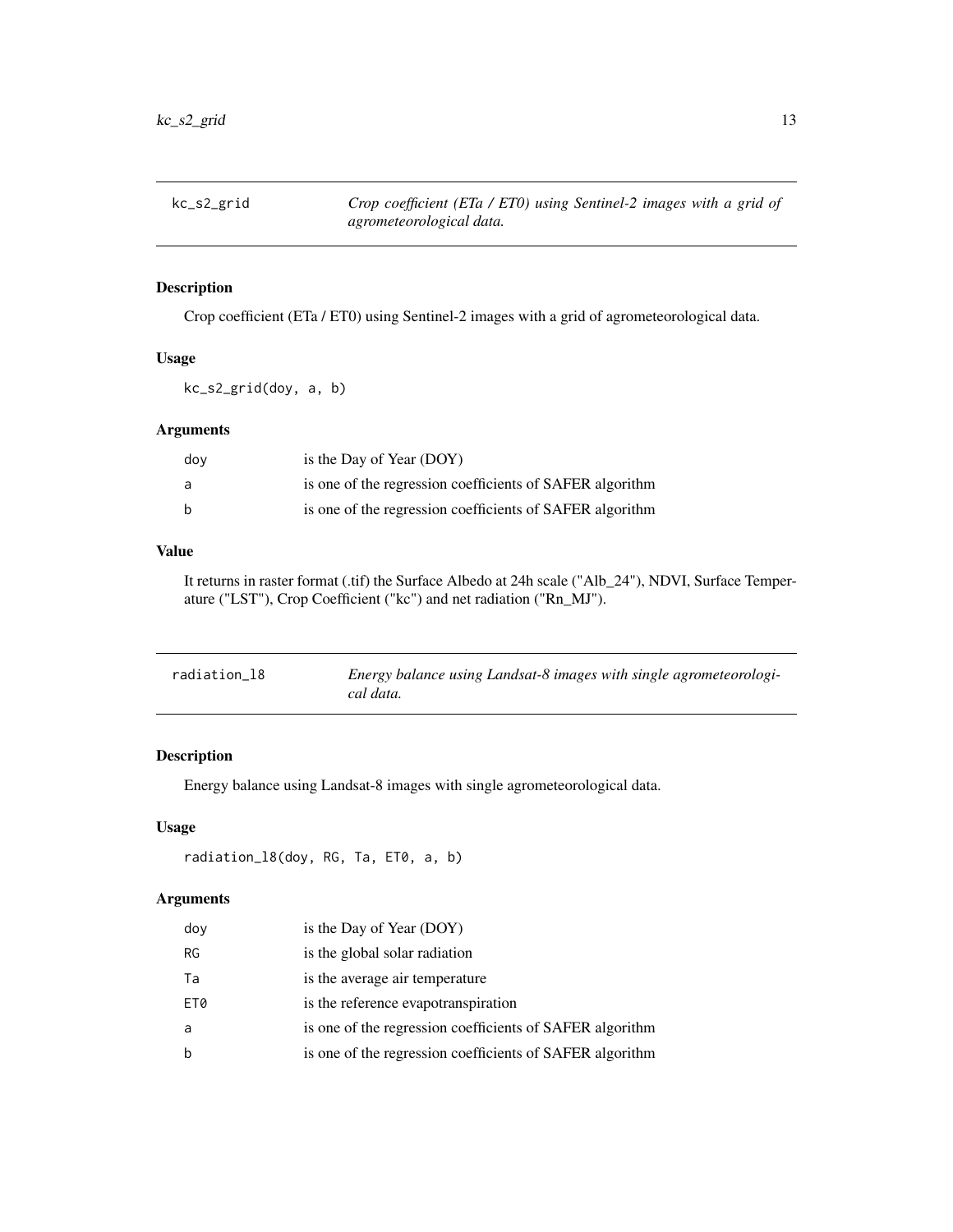<span id="page-13-0"></span>It returns in raster format (.tif) the Surface Albedo at 24h scale ("Alb\_24"), NDVI, Surface Temperature ("LST"), Crop Coefficient ("kc"), Actual Evapotranspiration (evapo), latent heat flux "LE\_MJ"), net radiation ("Rn\_MJ"), ground heat flux ("G\_MJ") and the sensible heat flux ("H\_MJ").

radiation\_l8t *Energy balance using Landsat-8 images (including thermal bands) with single agrometeorological data.*

#### Description

Energy balance using Landsat-8 images (including thermal bands) with single agrometeorological data.

#### Usage

radiation\_l8t(doy, RG, Ta, ET0, a, b)

# Arguments

| doy | is the Day of Year (DOY)                                 |
|-----|----------------------------------------------------------|
| RG  | is the global solar radiation                            |
| Ta  | is the average air temperature                           |
| ET0 | is the reference evapotranspiration                      |
| a   | is one of the regression coefficients of SAFER algorithm |
| b   | is one of the regression coefficients of SAFER algorithm |

# Value

It returns in raster format (.tif) the Surface Albedo at 24h scale ("Alb\_24"), NDVI, Surface Temperature ("LST"), Crop Coefficient ("kc"), Actual Evapotranspiration (evapo), latent heat flux "LE\_MJ"), net radiation ("Rn\_MJ"), ground heat flux ("G\_MJ") and the sensible heat flux ("H\_MJ").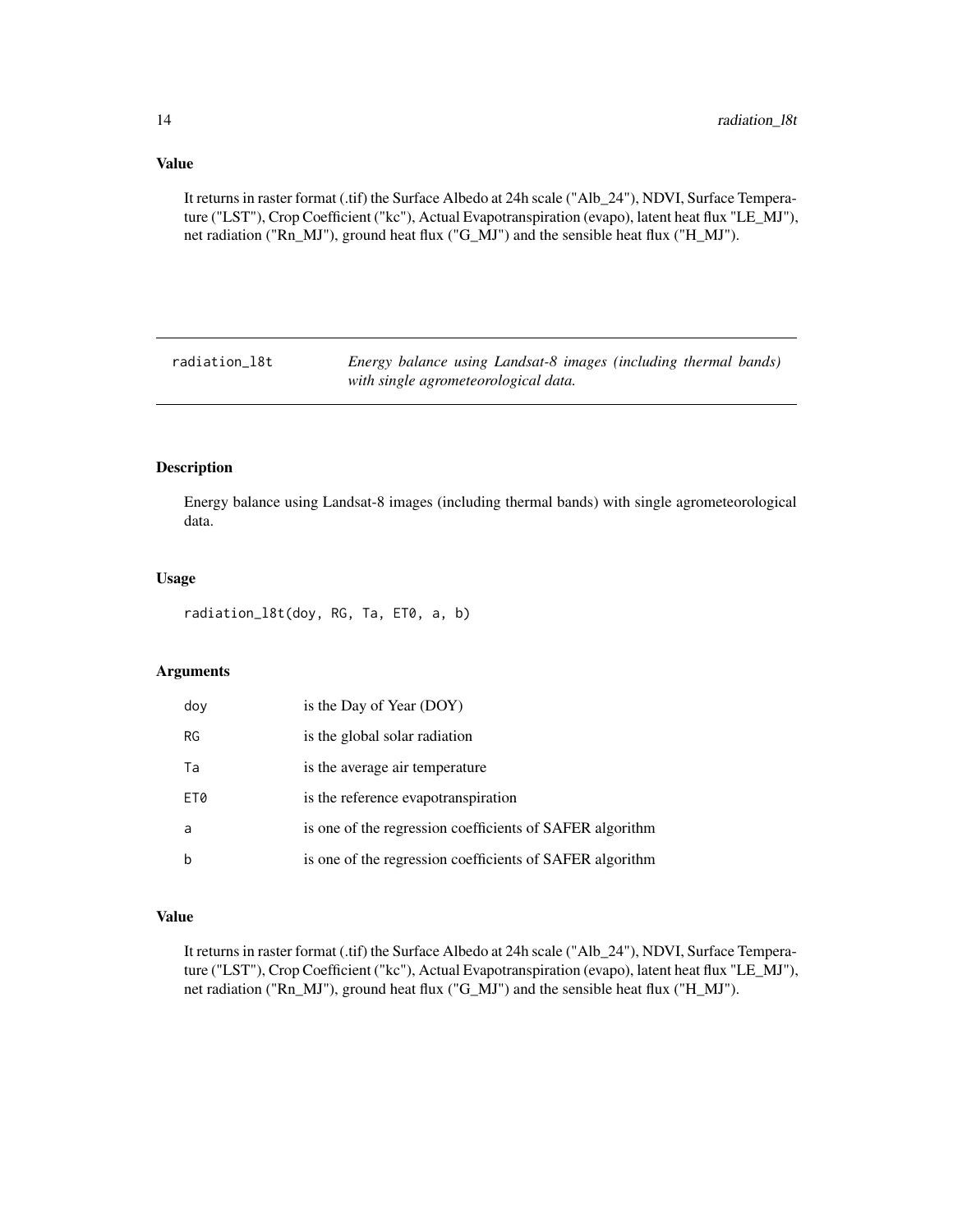<span id="page-14-0"></span>radiation\_l8t\_grid *Energy balance using Landsat-8 images (including thermal bands) with a grid of agrometeorological data.*

# Description

Energy balance using Landsat-8 images (including thermal bands) with a grid of agrometeorological data.

#### Usage

radiation\_l8t\_grid(doy, a, b)

#### Arguments

| dov | is the Day of Year (DOY)                                 |
|-----|----------------------------------------------------------|
| a   | is one of the regression coefficients of SAFER algorithm |
| h   | is one of the regression coefficients of SAFER algorithm |

#### Value

It returns in raster format (.tif) the Surface Albedo at 24h scale ("Alb\_24"), NDVI, Surface Temperature ("LST"), Crop Coefficient ("kc"), Actual Evapotranspiration (evapo), latent heat flux "LE\_MJ"), net radiation ("Rn\_MJ"), ground heat flux ("G\_MJ") and the sensible heat flux ("H\_MJ").

radiation\_l8\_grid *Energy balance using Landsat-8 images with a grid of agrometeorological data.*

#### Description

Energy balance using Landsat-8 images with a grid of agrometeorological data.

# Usage

radiation\_l8\_grid(doy, a, b)

| dov | is the Day of Year $(DOY)$                               |
|-----|----------------------------------------------------------|
| a   | is one of the regression coefficients of SAFER algorithm |
| b   | is one of the regression coefficients of SAFER algorithm |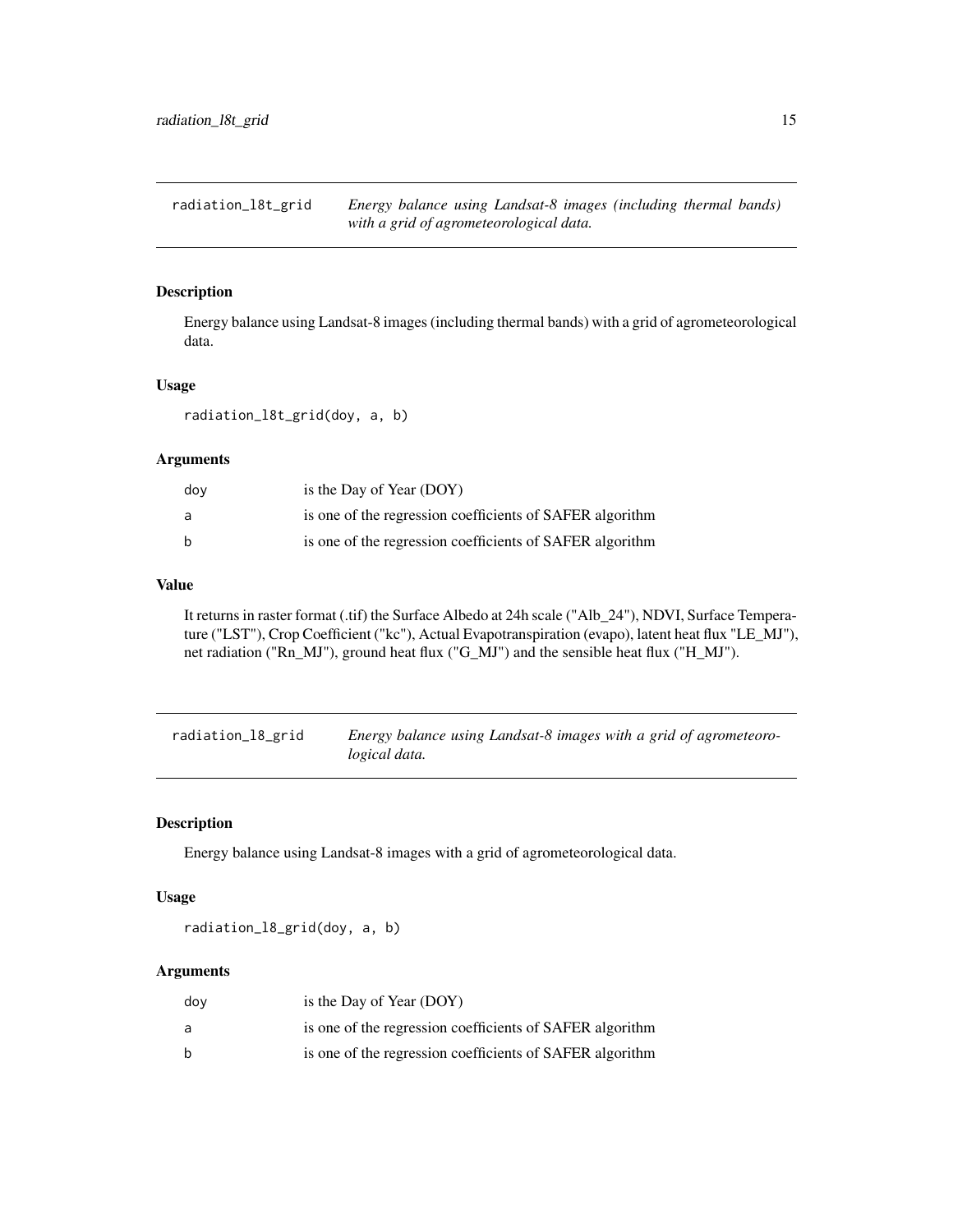<span id="page-15-0"></span>It returns in raster format (.tif) the Surface Albedo at 24h scale ("Alb\_24"), NDVI, Surface Temperature ("LST"), Crop Coefficient ("kc"), Actual Evapotranspiration (evapo), latent heat flux "LE\_MJ"), net radiation ("Rn\_MJ"), ground heat flux ("G\_MJ") and the sensible heat flux ("H\_MJ").

| radiation modis | Energy balance using Landsat-8 images with single agrometeorologi- |
|-----------------|--------------------------------------------------------------------|
|                 | cal data.                                                          |

# Description

Energy balance using Landsat-8 images with single agrometeorological data.

#### Usage

```
radiation_modis(doy, RG, Ta, ET0, a, b)
```
#### Arguments

| doy         | is the Day of Year (DOY)                                 |
|-------------|----------------------------------------------------------|
| <b>RG</b>   | is the global solar radiation                            |
| Ta          | is the average air temperature                           |
| ET0         | is the reference evapotranspiration                      |
| a           | is one of the regression coefficients of SAFER algorithm |
| $\mathsf b$ | is one of the regression coefficients of SAFER algorithm |

#### Value

It returns in raster format (.tif) the Surface Albedo at 24h scale ("Alb\_24"), NDVI, Surface Temperature ("LST"), Crop Coefficient ("kc"), Actual Evapotranspiration (evapo), latent heat flux "LE\_MJ"), net radiation ("Rn\_MJ"), ground heat flux ("G\_MJ") and the sensible heat flux ("H\_MJ").

| radiation_modis_grid Energy balance using Landsat-8 images with a grid of agrometeoro- |
|----------------------------------------------------------------------------------------|
| logical data.                                                                          |

#### Description

Energy balance using Landsat-8 images with a grid of agrometeorological data.

#### Usage

radiation\_modis\_grid(doy, a, b)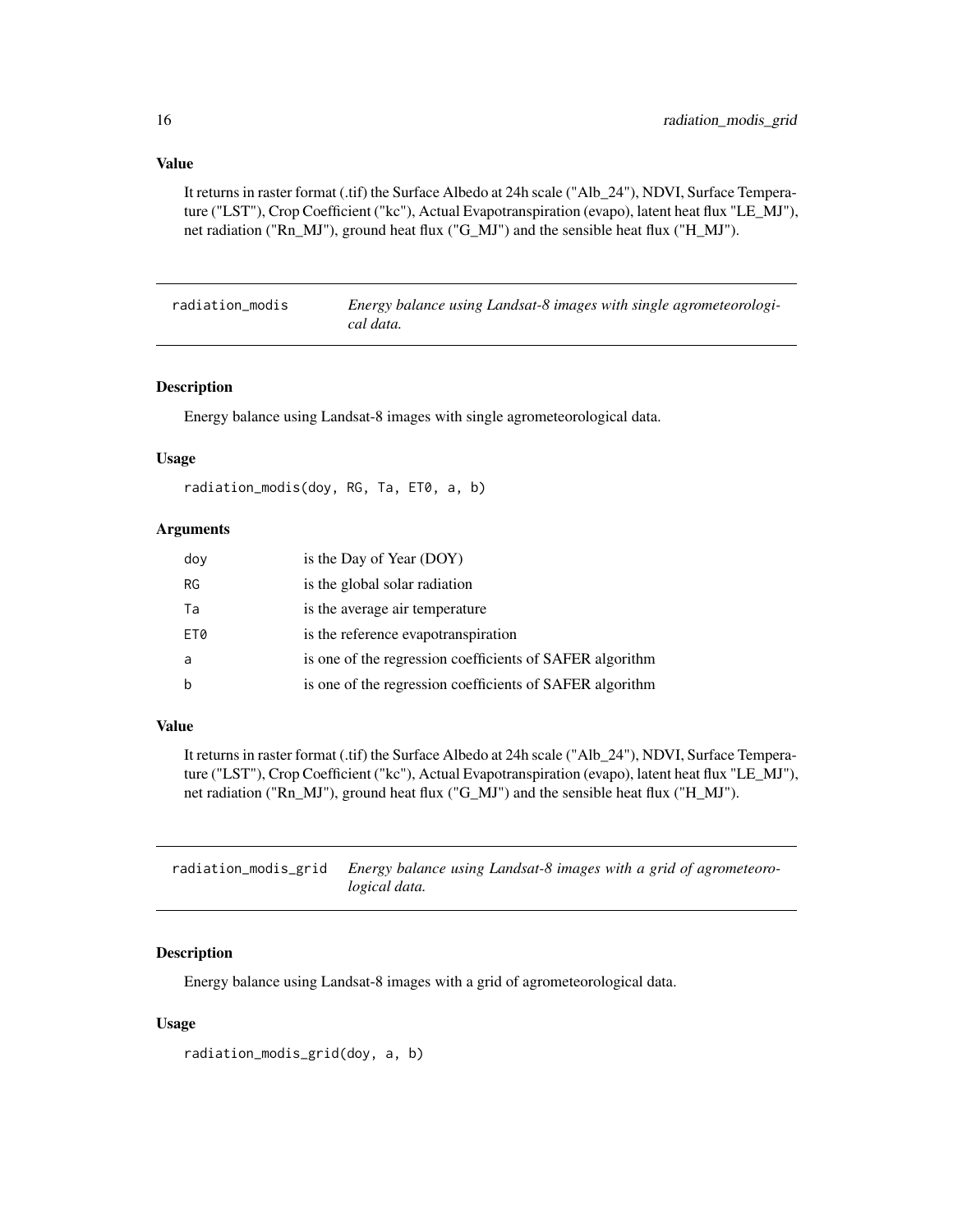#### <span id="page-16-0"></span>radiation\_s2 17

# Arguments

| dov | is the Day of Year (DOY)                                 |
|-----|----------------------------------------------------------|
| - a | is one of the regression coefficients of SAFER algorithm |
|     | is one of the regression coefficients of SAFER algorithm |

# Value

It returns in raster format (.tif) the Surface Albedo at 24h scale ("Alb\_24"), NDVI, Surface Temperature ("LST"), Crop Coefficient ("kc"), Actual Evapotranspiration (evapo), latent heat flux "LE\_MJ"), net radiation ("Rn\_MJ"), ground heat flux ("G\_MJ") and the sensible heat flux ("H\_MJ").

| radiation s2 | Energy balance using Sentinel-2 images with single agrometeorologi- |
|--------------|---------------------------------------------------------------------|
|              | cal data.                                                           |

# Description

Energy balance using Sentinel-2 images with single agrometeorological data.

#### Usage

```
radiation_s2(doy, RG, Ta, ET0, a, b)
```
#### Arguments

| doy | is the Day of Year (DOY)                                 |
|-----|----------------------------------------------------------|
| RG  | is the global solar radiation                            |
| Ta  | is the average air temperature                           |
| ET0 | is the reference evapotranspiration                      |
| a   | is one of the regression coefficients of SAFER algorithm |
| b   | is one of the regression coefficients of SAFER algorithm |

# Value

It returns in raster format (.tif) the Surface Albedo at 24h scale ("Alb\_24"), NDVI, Surface Temperature ("LST"), Crop Coefficient ("kc"), Actual Evapotranspiration (evapo), latent heat flux "LE\_MJ"), net radiation ("Rn\_MJ"), ground heat flux ("G\_MJ") and the sensible heat flux ("H\_MJ").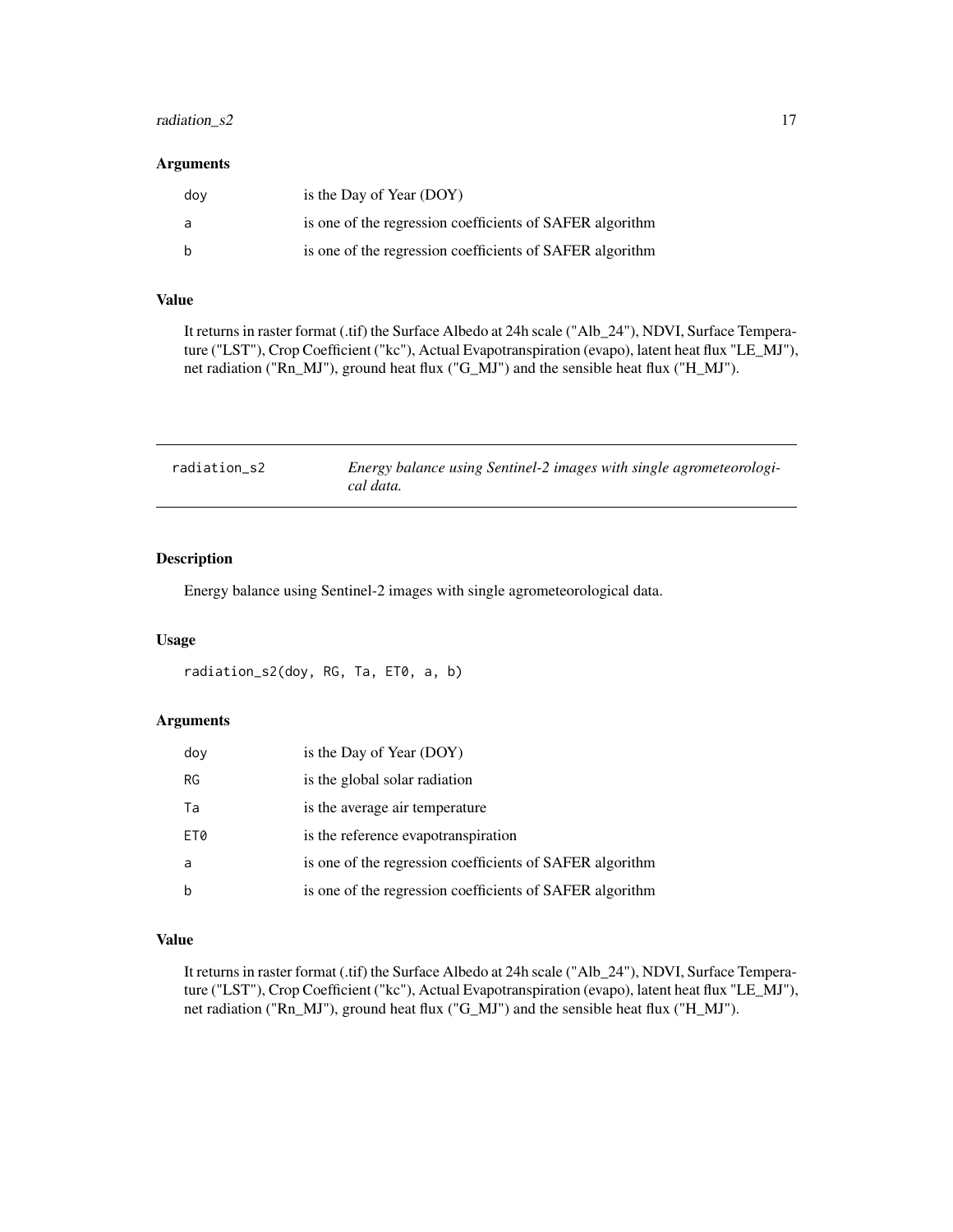<span id="page-17-0"></span>

Energy balance using Sentinel-2 images with a grid of agrometeorological data.

#### Usage

radiation\_s2\_grid(doy, a, b)

# Arguments

| dov | is the Day of Year (DOY)                                 |
|-----|----------------------------------------------------------|
| a   | is one of the regression coefficients of SAFER algorithm |
| h   | is one of the regression coefficients of SAFER algorithm |

# Value

It returns in raster format (.tif) the Surface Albedo at 24h scale ("Alb\_24"), NDVI, Surface Temperature ("LST"), Crop Coefficient ("kc"), Actual Evapotranspiration (evapo), latent heat flux "LE\_MJ"), net radiation ("Rn\_MJ"), ground heat flux ("G\_MJ") and the sensible heat flux ("H\_MJ").

reflectance\_l8 *Reflectancies from Landsat-8 images.*

# Description

Reflectancies from Landsat-8 images.

#### Usage

```
reflectance_l8(doy)
```
#### Arguments

doy is the Day of Year (DOY)

# Value

It returns in raster format (.tif) the Surface Albedo at 24h scale ("Alb\_24").